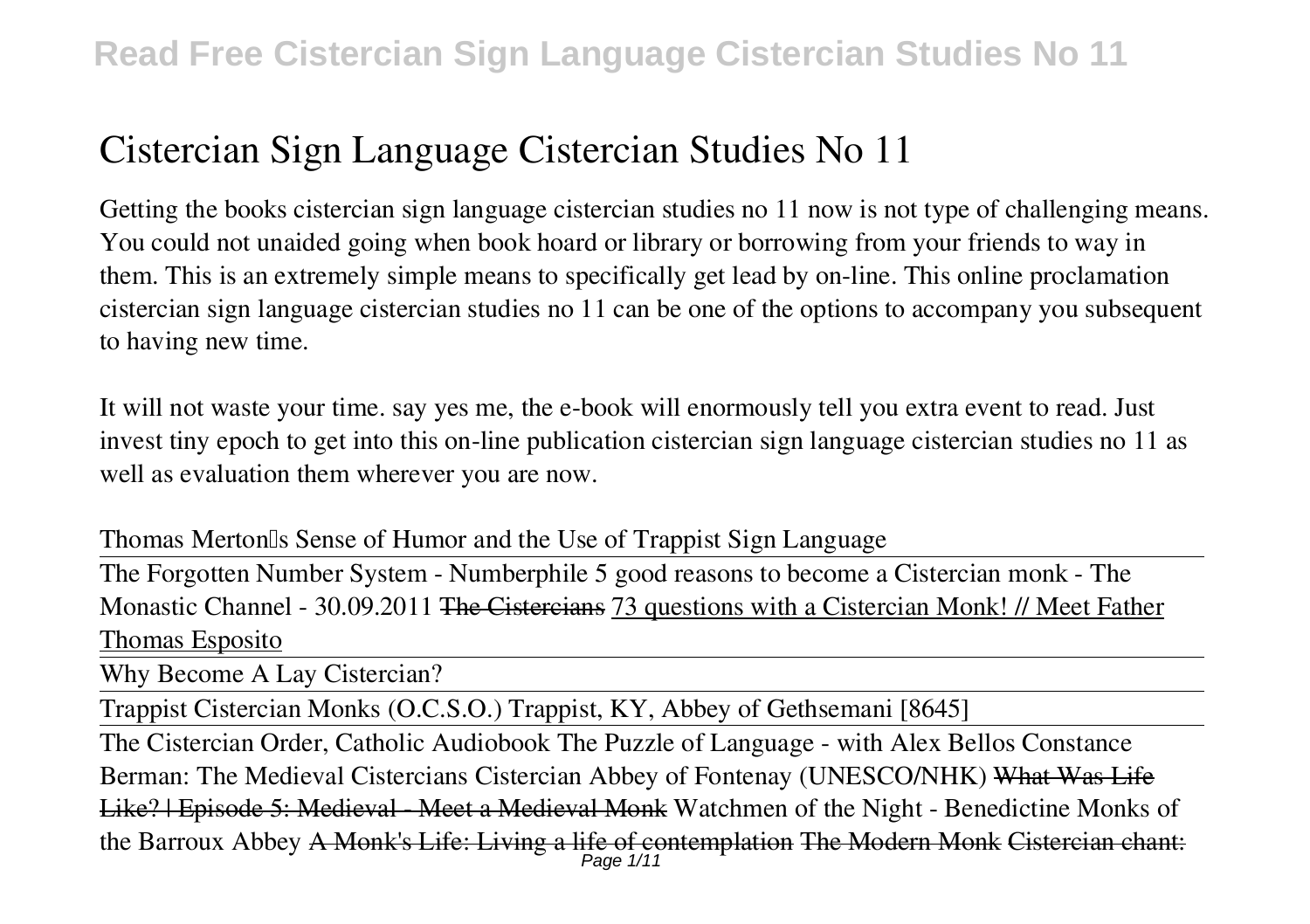Odoriferum lilium - The fragrant Lily (Lyric Video) Space of Silence - Novy Dvur Trappists *A contemplative life \"One Day in the Life of a Men's Monastery\"*

El Silencio Cisterciense

LIVE LIKE A MONK !*Abbey of Gethsemani Novices*

A Day in the Life of a Medieval Cistercian Monk*The Holy Cistercians* Cistercian Abbey | Fr. Denis Funeral \u0026 Entombment

It Takes a Deaf-World to Raise a Deaf Child by Tim Riker

20+ Basic Sign Language Phrases for Beginners | ASL Cistercian Nuns: Trappistine, Redwoods Monastery [8573] Manuscript Mise-en-Page *NEWGRANGE, NEOLITHIC ELITES \u0026 INCEST | Special guest: Anthony Murphy of Mythical Ireland* Cistercian Sign Language Cistercian Studies This is a record of the sign language which served to communicate necessary information without troubling the contemplative silence of the Cistercian order for nearly a millennium. Robert Barakat's training in Cultural Anthropology and his "interest in nonverbal communication, especially sign languages and folk gestures," moved him to spend time with the monks of St. Joseph's Abbey in Spencer, Massachusetts documenting their use of sign.

The Cistercian Sign Language: A Study in Non-Verbal ...

Cistercian Sign Language Cistercian Studies This is a record of the sign language which served to communicate necessary information without troubling the contemplative silence of the Cistercian order for nearly a millennium. Cistercian Sign Language Cistercian Studies No 11

Cistercian Sign Language Cistercian Studies No 11 Page 2/11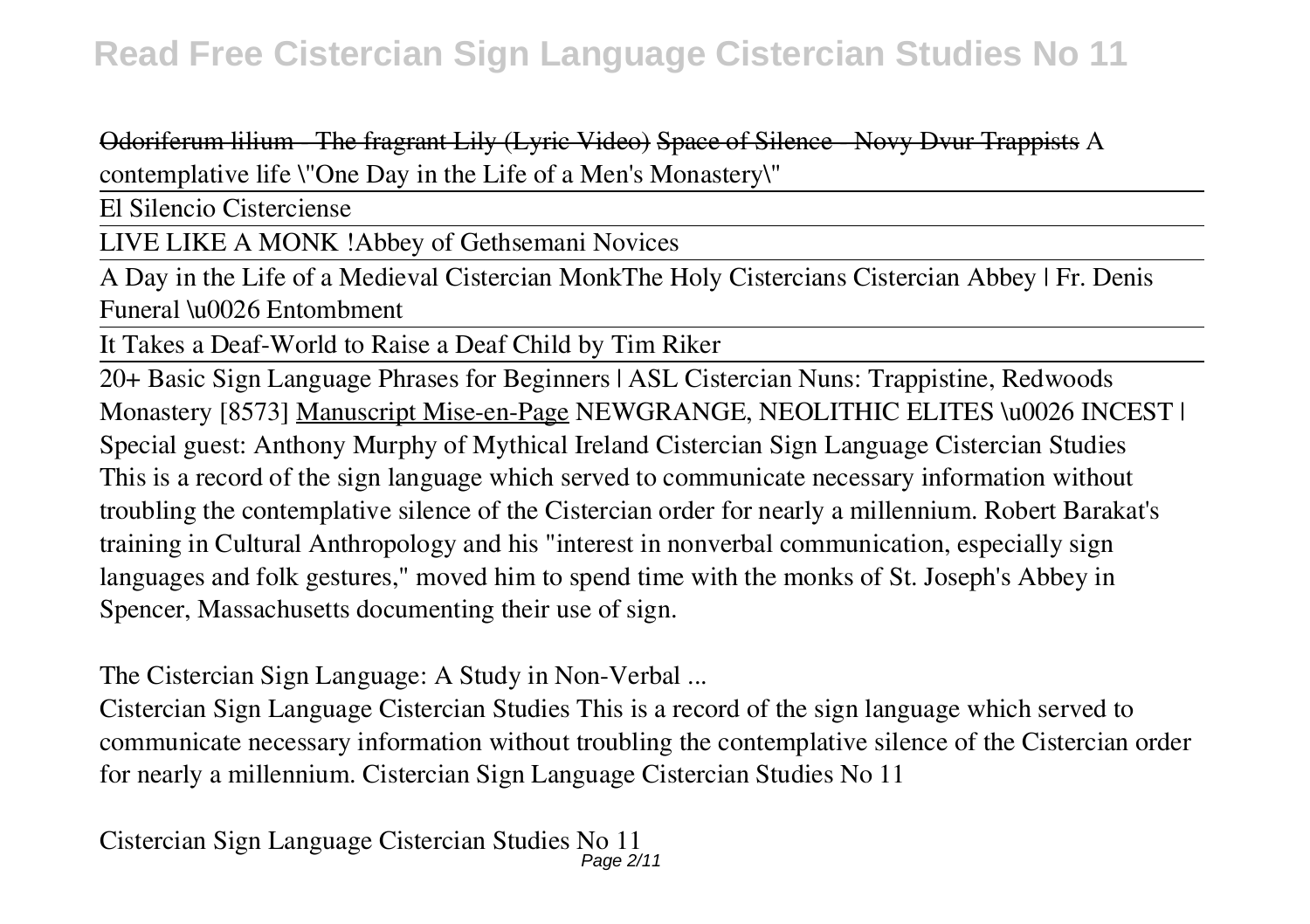The Cistercian sign language : a study in non-verbal communication. (Cistercian Study Series; 7) Kalamazoo, Mich. : Cistercian Publications 1975. Reviewed by Stokoe, W. (1978) in Semiotica, 24, 181-194; Barley, Nigel F. (1974). Two Anglo-Saxon sign systems compared.

Monastic sign languages - Wikipedia

Cistercian Sign Language Cistercian Studies This is a record of the sign language which served to communicate necessary information without troubling the contemplative silence of the Cistercian order for nearly a millennium.

Cistercian Sign Language Cistercian Studies No 11 Buy Cistercian Sign Language (Cistercian Studies) by Barakat, Robert (ISBN: 9780879078119) from Amazon's Book Store. Everyday low prices and free delivery on eligible orders.

Cistercian Sign Language (Cistercian Studies): Amazon.co ...

Get Free Cistercian Sign Language Cistercian Studies No 11in right site to begin getting this info. get the cistercian sign language cistercian studies no 11 partner that we find the money for here and check out the link. You could purchase guide cistercian sign language cistercian studies no 11 or get it as soon as feasible. You could speedily

Cistercian Sign Language Cistercian Studies No 11

A fascinating form of sign language specific to the Order of Cistercians of the Strict Observance, or Trappists, arose out of dissonance between pious devotion to daily times of silence and a nagging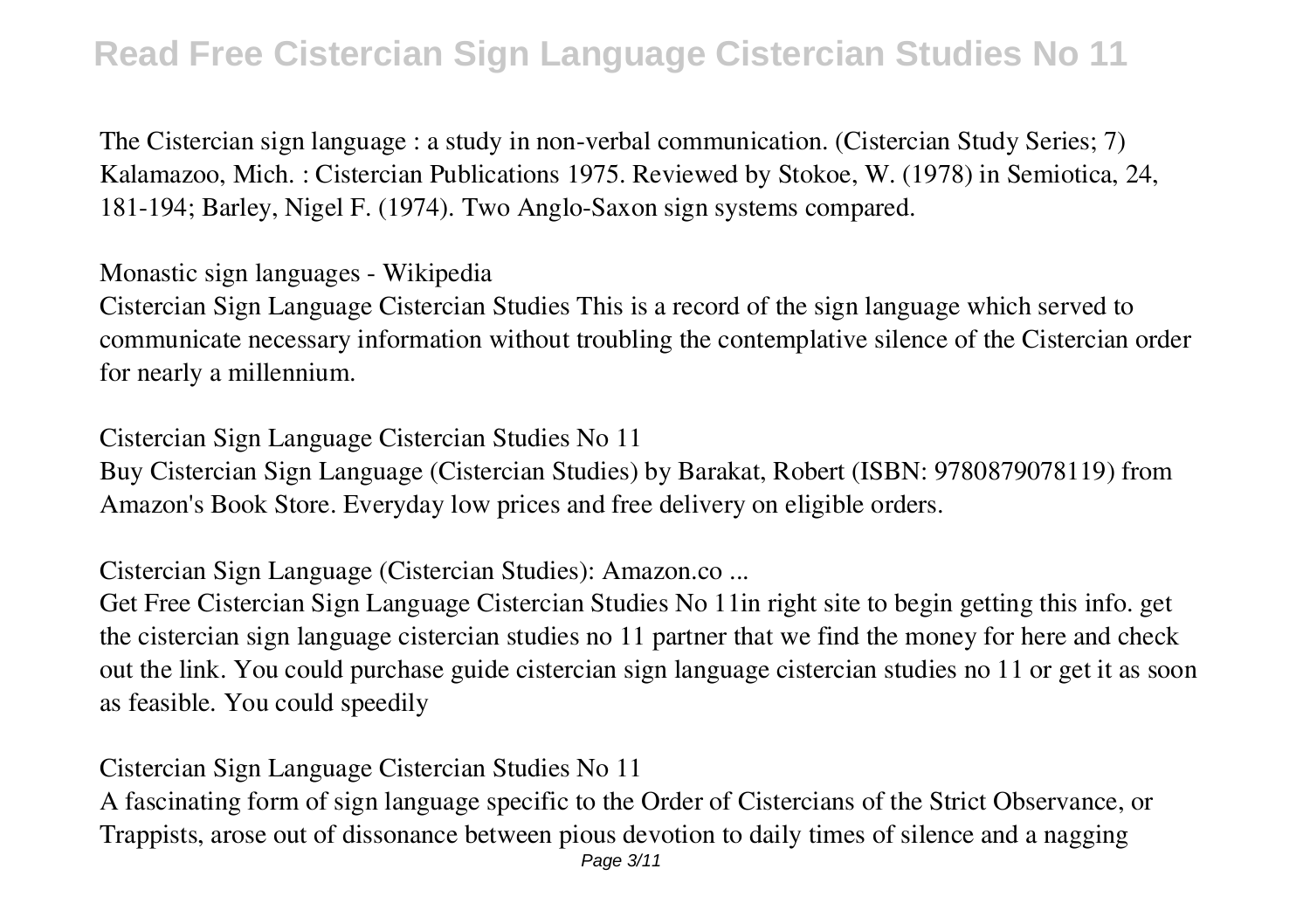necessity for communication in certain situations. This holy little language is still used by some of the older members of Trappist communities.

Trappist Signs: Holy Silence & Holy Language Cistercian Abbey of Fontenay (UNESCO/NHK)Cistercian monks take their future into own hands ASL Storytelling - Grow Up David! After living the life of Cistercian monksWe Learned American Sign Language In 3 Months America

Cistercian Sign Language Cistercian Studies No 11

Cistercian Studies Quarterly is an international review of the Christian monastic tradition . Its purpose is to strengthen the bonds of charity between Cistercian Orders and among their communities, and to foster knowledge of Cistercian patrimony in view of its salutary effect on the lives of Cistercians and on the Church. The journal's motivation is charity expressed in the scholarly integrity and aesthetic detail with which it hands on the living Word for Whom the monastic has left all things.

Cistercian Studies Quarterly :: Home

Bookmark File PDF Cistercian Sign Language Cistercian Studies No 11access 2010 the get it done fast series book 9, kubota tractor b6200hst b7200hst workshop service manual, celebrating birch the lore art and craft of an ancient tree, vault guide case interview, scoring high on bar exam

Cistercian Sign Language Cistercian Studies No 11 The Cistercian Sign Language: A Study In Non Verbal Communication (Cistercian Studies Series #11) Page 4/11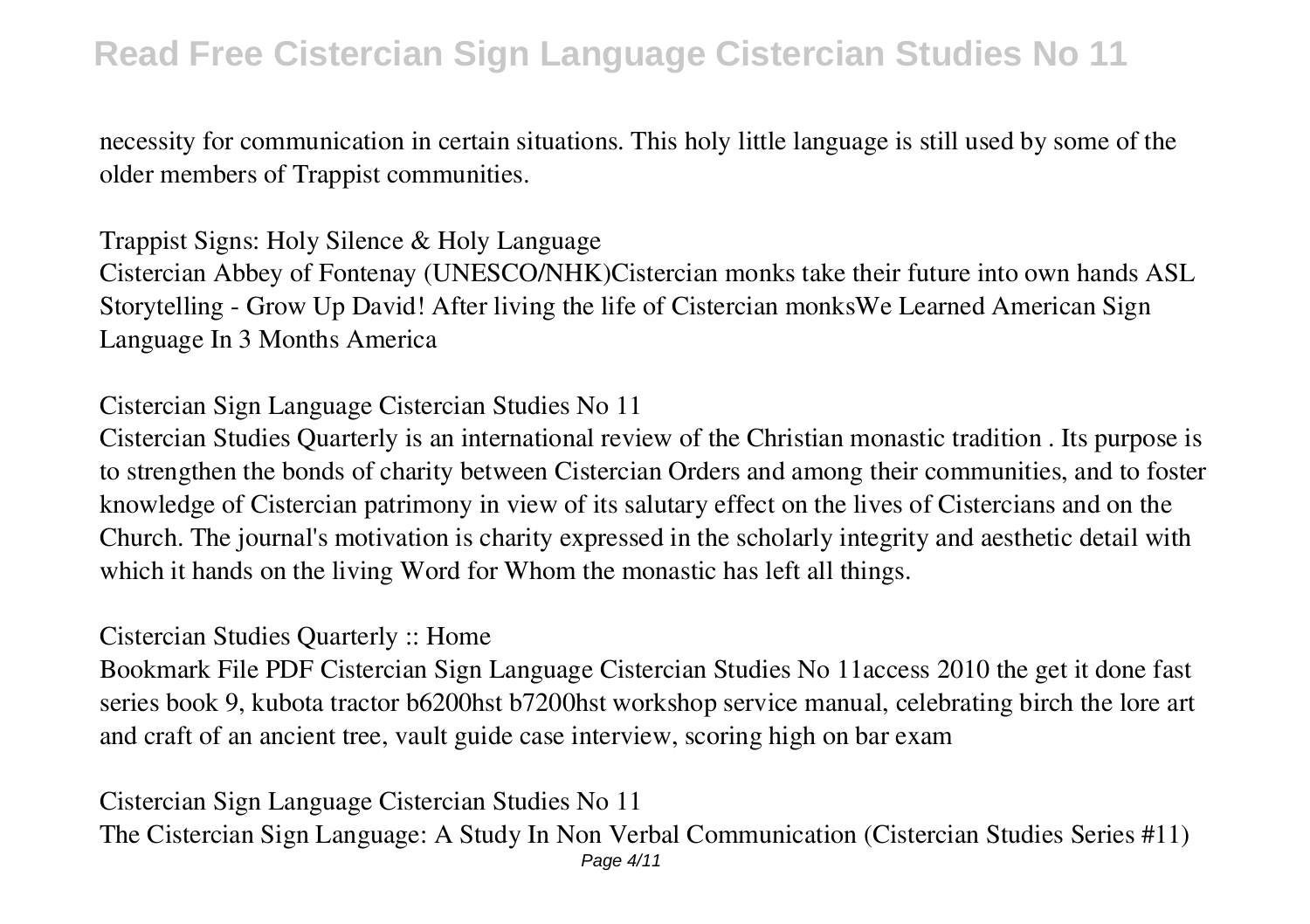The Cistercian Sign Language: A Study In Non Verbal ...

Cistercian Studies Series by Thomas Merton. 9 primary works  $\Box$  9 total works. Book 1. The Climate of Monastic Prayer. ... The Cistercian Sign Language: A Study In Non Verbal Communication. by Robert Barakat. 5.00 · 2 Ratings · published 1975 · 1 edition. Want to Read. Shelving menu.

Cistercian Studies Series by Thomas Merton

Reviewed in the United States on February 7, 2003. This is a record of the sign language which served to communicate necessary information without troubling the contemplative silence of the Cistercian order for nearly a millennium. Robert Barakat's training in Cultural Anthropology and his "interest in nonverbal communication, especially sign languages and folk gestures," moved him to spend time with the monks of St. Joseph's Abbey in Spencer, Massachusetts documenting their use of sign.

Amazon.com: Customer reviews: The Cistercian Sign Language ...

The Cistercians were one of the great historical enterprises of Western monasticism. ... Silence and Sign Language in Medieval Monasticism: The Cluniac Tradition, c .900 | 1200; Published online: 16 July 2009 ... Cistercian Studies Series 95, Kalamazoo, Mich.: Cistercian Publications, 1988. McGuire, B. P., Friendship and Faith: Cistercian Men ...

Monastic and religious orders, c. 1100Lc. 1350 (Chapter 4 ...

The Cistercian sign language : a study in non-verbal communication / by Robert Barakat: 11: Rule and life; an interdisciplinary symposium by M. Basil Pennington: 12: Studies in Mediaeval Cistercian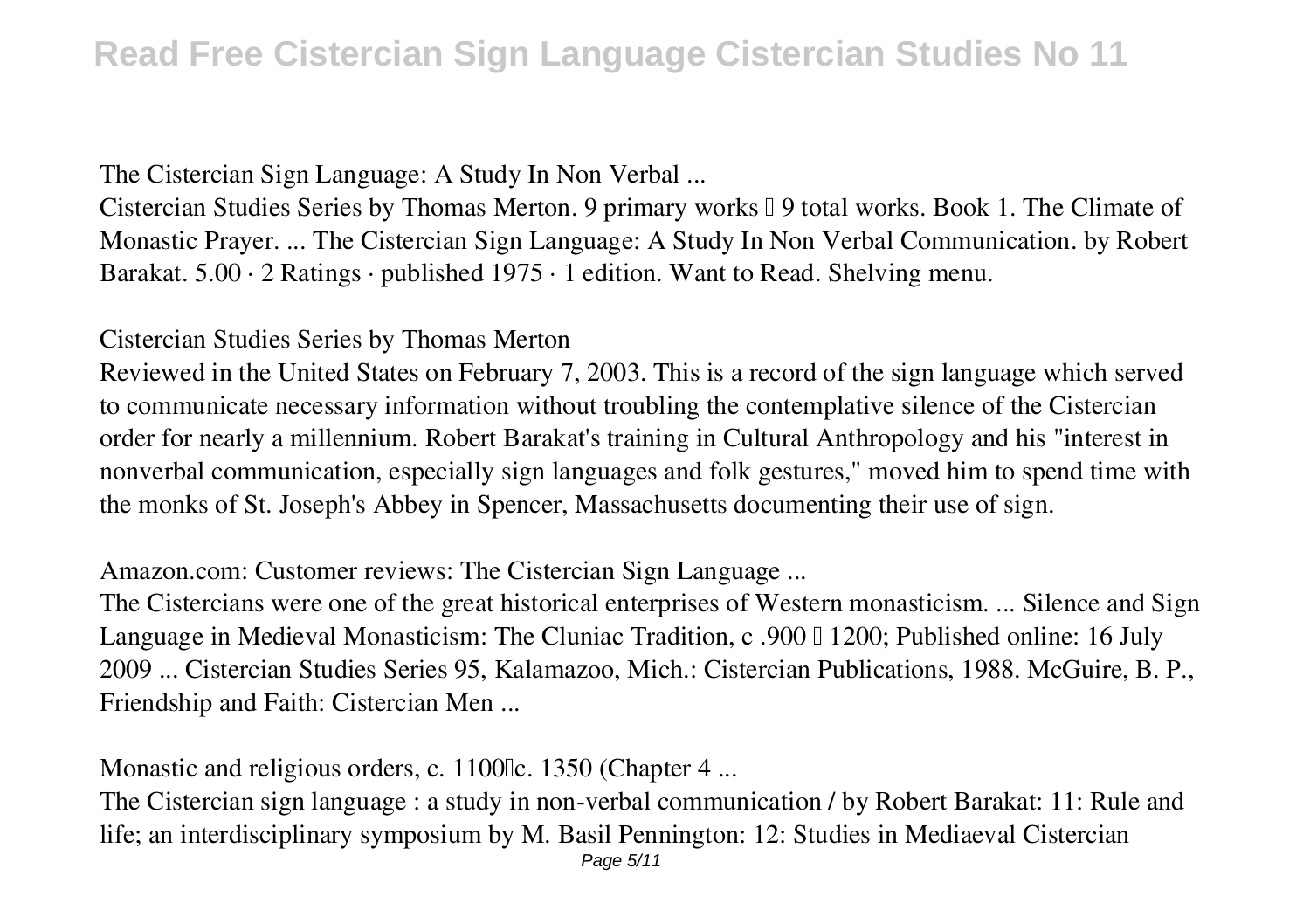#### History: Presented to Jeremiah F. O'Sullivn by Jeremiah Francis O'Sullivan: 13

Cistercian Studies Series | Publisher Series | LibraryThing

Monastic sign languages have been used in Europe from at least the 10th century by Christian monks, and some, such as Cistercian and Trappist sign, are still in use today<sup>[]</sup> not only in Europe but also in Japan, China and the USA.

Monastic sign languages - Infogalactic: the planetary ...

Cistercian sign language: A study in non-verbal communication. Cistercian Studies Series, 7. Kalamazoo, Michigan: Cistercian Publications. ISBN 0-87907-811-1 \*Trappist : Quay, Suzanne. (2001). Signs of Silence: Two Examples of Trappist Sign Language in the Far East. Cîteaux: Commentarii cistercienses, Vol. 52 (3-4), pp. 211-230

Monastic sign languages - WikiMili, The Free Encyclopedia

Cistercian Studies Quarterly began as an offshoot of Collectanea, a review of monastic spirituality and history published under the auspices of the Cistercian Order of the Strict Observance (OCSO) since 1934. Though primarily a French language publication, for many years Collectanea included occasional articles in English.

Cistercian Studies Quarterly :: About

The Cistercian sisters are working to raise \$18 million for a 54,000-square-foot monastery, which will sit on 229 acres in rural Iowa County, southwest of Prarie du Sac.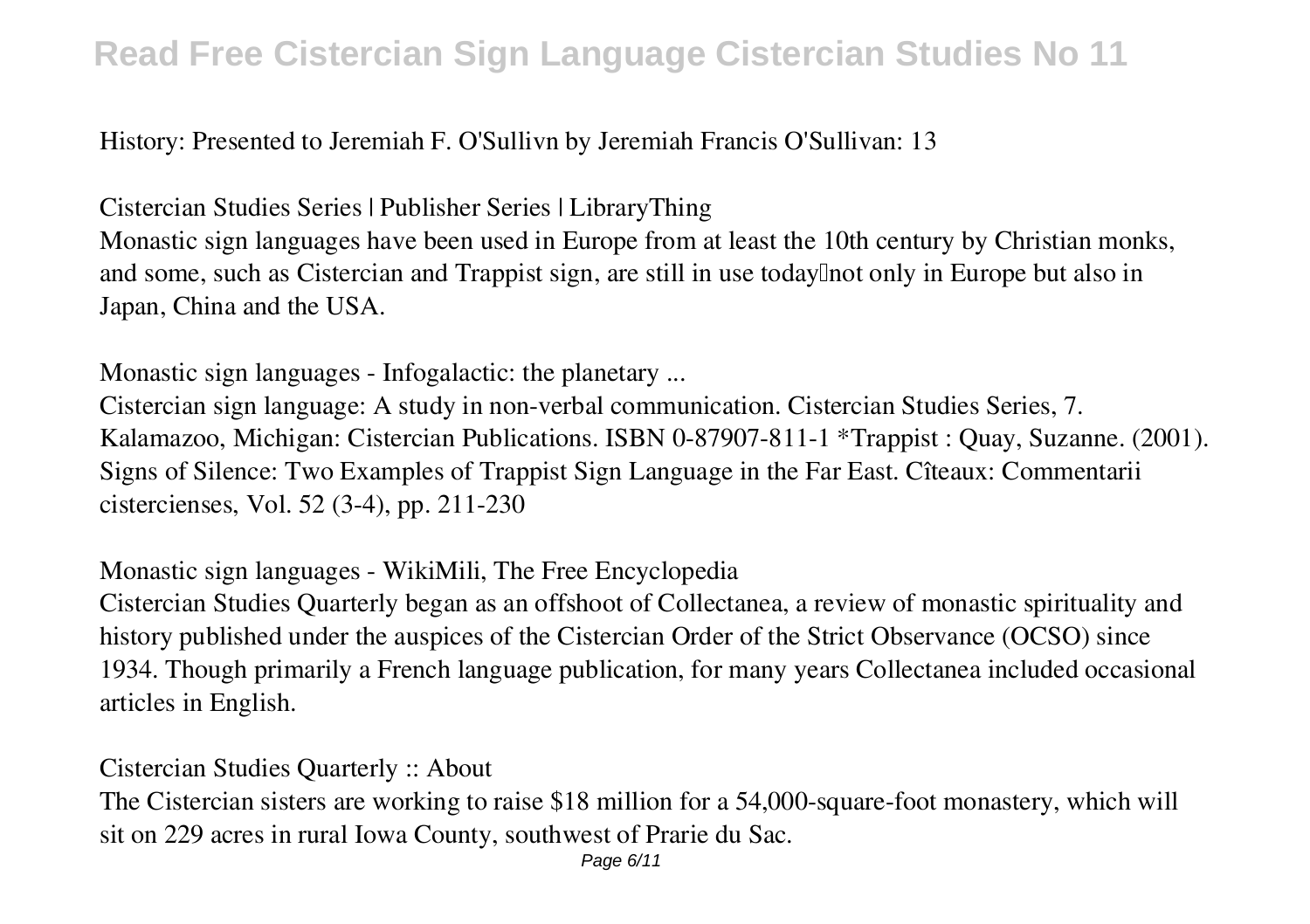Surveys key findings and ideas in sign language phonology, exploring the crucial areas in phonology to which sign language studies has contributed.

Although a number of edited collections deal with either the languages of the world or the languages of particular regions or genetic families, only a few cover sign languages or even include a substantial amount of information on them. This handbook provides information on some 38 sign languages, including basic facts about each of the languages, structural aspects, history and culture of the Deaf communities, and history of research. This information will be of interest not just to general audiences, including those who are deaf, but also to linguists and students of linguistics. By providing information on sign languages in a manner accessible to a less specialist audience, this volume fills an important gap in the literature.

Paralanguage and kinesics define the tripartite nature of speech. Volume 2 builds on Poyatos<sup>[]</sup> book Page 7/11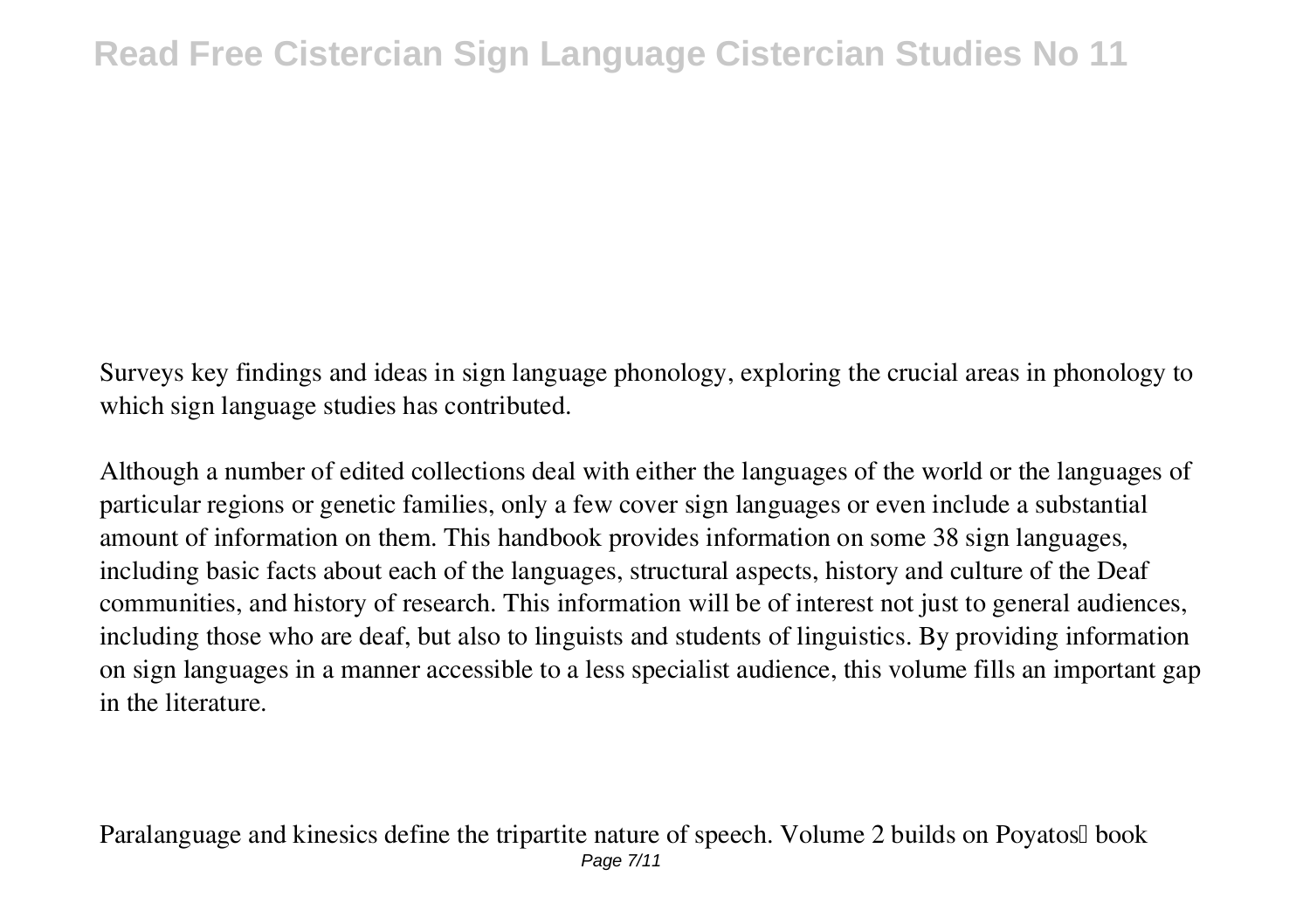Paralanguage (1993) I reviewed by Mary Key as Ithe most amplified description of paralanguage available today<sup>[]</sup>. It covers our basic voice components; the many normal or abnormal voice types; the communicative uses of physiological and emotional reactions like laughter, crying, sighing, coughing, sneezing, etc.; and word-like utterances beyond the official dictionary. Kinesics is viewed from interactive, intercultural and cross-cultural, and literary perspectives, with much needed research principles for the realistic study of gestures, manners and postures in their intersystemic links. Applications are given in the social or clinical sciences, intercultural communication, literature, painting, theater and cinema, etc. Related to both paralanguage and kinesics are the many eloquent sounds produced bodily, by manipulated objects and by the environment. A discussion of silence and stillness as opposed to sound and movement and related to darkness and light, shows their true interactive status, coding, functions, qualifiers, intersystemic co-structurations, positive and negative functions, and crosscultural attitudes toward silence. The first two volumes are then brought together in a detailed model for studying our interactions with people and the environment, including certain emitting and transmitting congenital or traumatic limitations.1608 quotations from 133 authors and 216 works vividly illustrate all topics.

The Cistercian Order in Medieval Europe offers an accessible and engaging history of the Order from its beginnings in the twelfth century through to the early sixteenth century. Unlike most other existing volumes on this subject it gives a nuanced analysis of the late medieval Cistercian experience as well as the early years of the Order. Jamroziak argues that the story of the Cistercian Order in the Middle Ages was not one of a <sup>[</sup>Golden Age<sup>[]</sup> followed by decline, nor was the true <sup>[Core]</sup> Cistercian spirit<sup>[]</sup> exclusively embedded in the early texts to remain unchanged for centuries. Instead she shows how the Order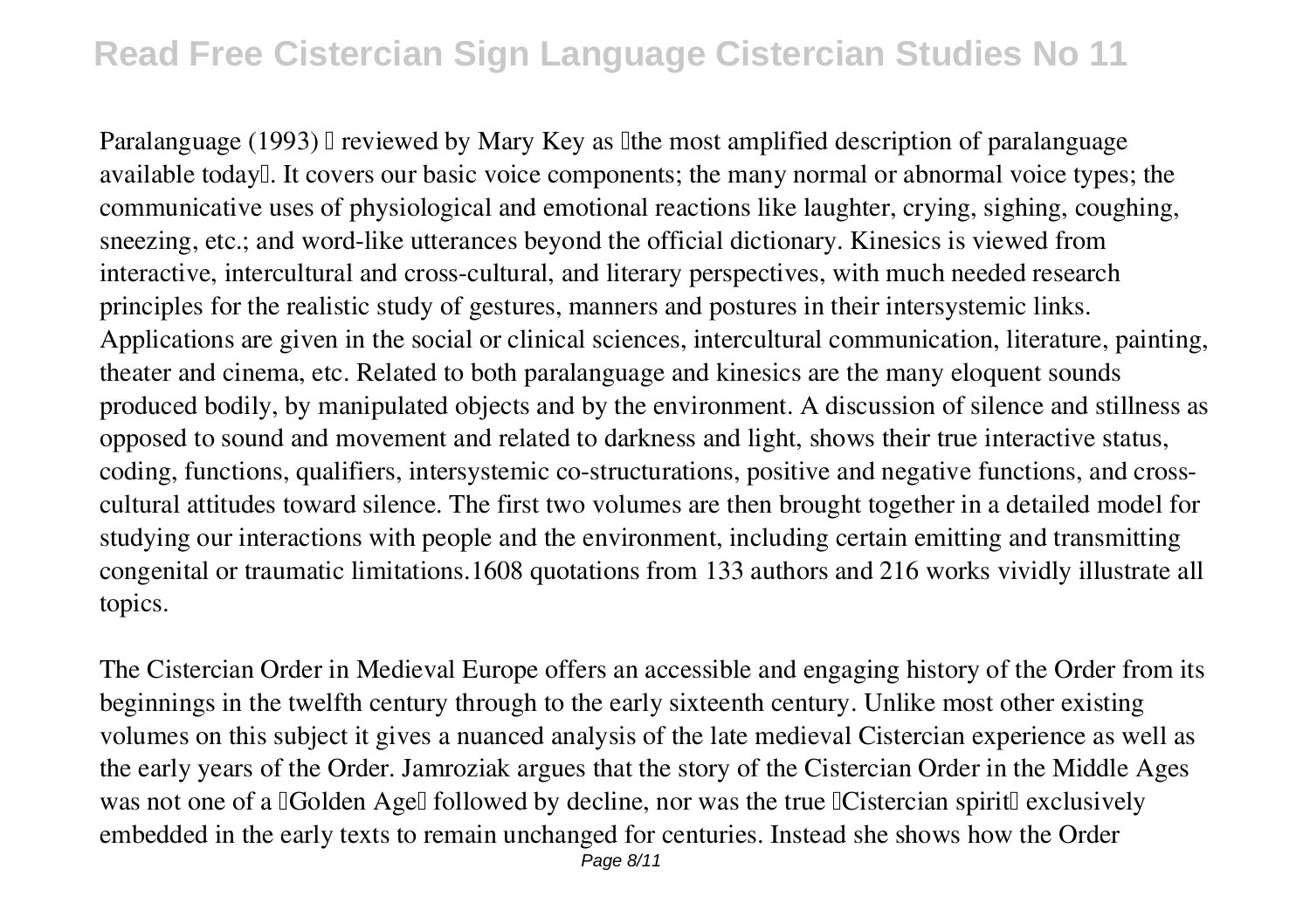functioned and changed over time as an international organisation, held together by a novel 'management system'; from Estonia in the east to Portugal in the west, and from Norway to Italy. The ability to adapt and respond to these very different social and economic conditions is what made the Cistercians so successful. This book draws upon a wide range of primary sources, as well as scholarly literature in several languages, to explore the following key areas: the degree of centralisation versus local specificity how much the contact between monastic communities and lay people changed over time how the concept of reform was central to the Medieval history of the Cistercian Order This book will appeal to anyone interested in Medieval history and the Medieval Church more generally as well as those with a particular interest in monasticism.

Perspectives on Early and Modern Intellectual History brings together several disciplines and historical periods, and three generations of scholars to celebrate the pedagogical and scholarly career of Nancy Struever, who taught in the Humanities Center and Department of History at The John Hopkins University. Twenty-three essays reflect the breadth of disciplinary competence and the standards of scholarly rigor that Stuever instilled in her students and demonstrates in her scholarship. The book is organized around three divisional areas of inquiry: Renaissance Humanism, Histories of Art, and Rhetorics, Philosophies, and Histories. The first part includes studies on Shakespeare and Ariosto; essays on Machiavelli, Caterina da Siena, and Lorenzo Valla; and Manetti on the library of Nicholas V. The section on histories of art contains contributions on L.B. Alberti, on early modern spectacle and the performance of images, and on rhetoric and art. The third section continues with discussions of rhetoric, history, and literature from a more theoretical viewpoint. The book concludes with a bibliography of Stuever's works. Authors include: Marvin Becker, Marjorie O'Rourke Boyle, Salvatore Camporeale, F.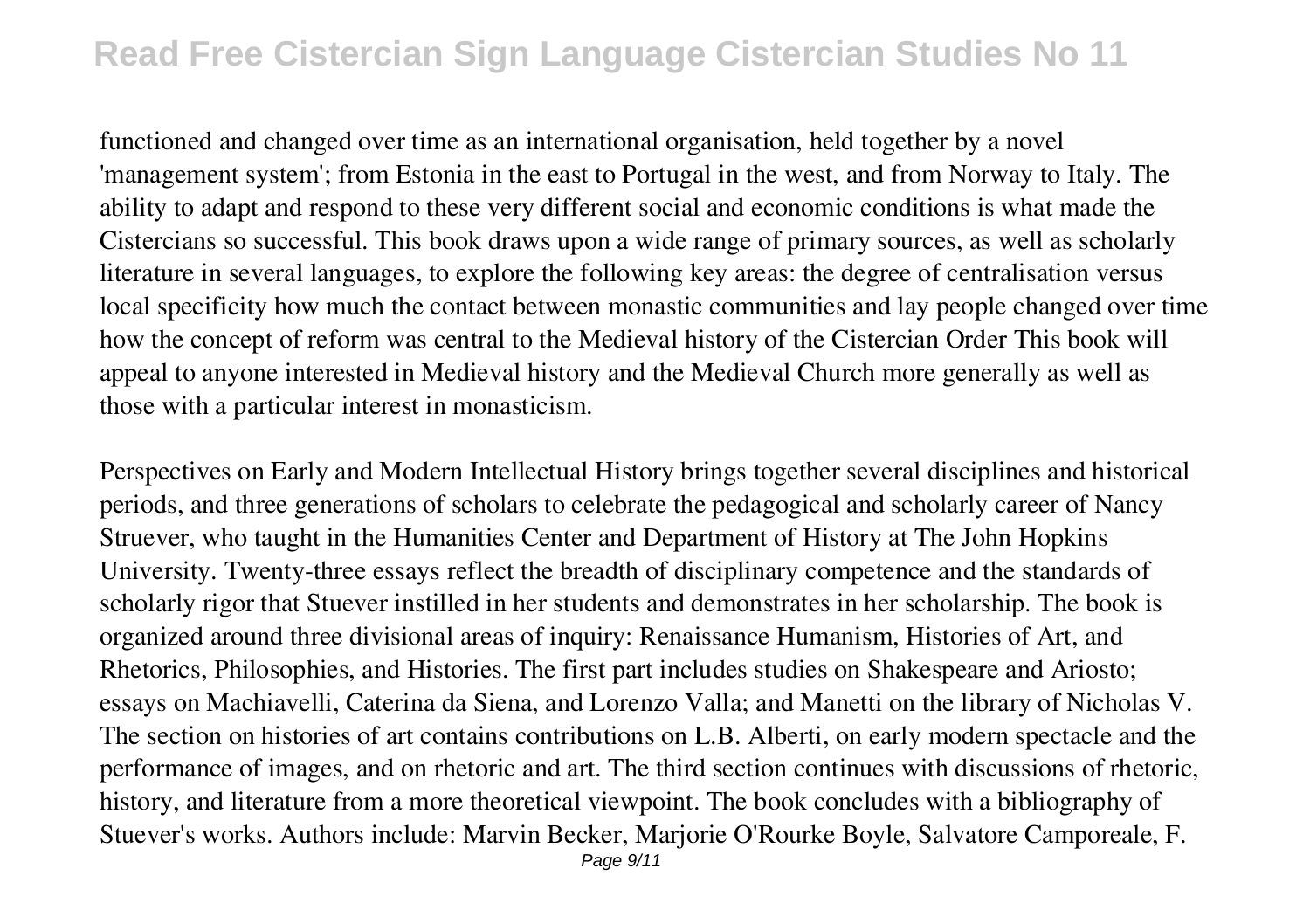Edward Cranz, Elizabeth Cropper, Marc Fumaroli, Thomas M. Greene, Michael Ann Holly, J. G. A. Pocock, Charles Trinkaus, and Hayden White. Joseph Marino is an independent scholar and is with Current Analysis in Virginia. Melinda Schlitt is Associate Professor in the Department of Fine Arts, Dickinson College.

In a progressive and systematic approach to communication, and always through an interdisciplinary and cross-cultural perspective, this first volume presents culture as an intricate grid of sensible and intelligible sign systems in space and time, identifying the semiotic and interactive problems inherent in intercultural and subcultural communication according to verbal-nonverbal cultural fluency. The author lays out fascinating complexity of our direct and synesthesial sensory perception of people and artifactual and environmental elements; and its audible and visual manifestations through our speaking face, to then acknowledge the triple reality of discourse as verbal language-paralanguage-kinesics, which is applied through two realistic models: (a)for a verbal-nonverbal comprehensive transcription of interactive speech, and (b)for the implementation of nonverbal communication in foreign-language teaching. The author presents his exhaustive model of nonverbal categories for a detailed analysis of normal or pathological behaviors in any interactive or noninteractive manifestation; and, based on all the previous material, his equally exhaustive structural model for the study of conversational encounters, which suggests many applications in different fields, such as the intercultural and multisystem communication situation developed in simultaneous or consecutive interpretating. 956 literary quotations from 103 authors and 194 works illustrate all the points discussed.

In a work with profound implications for the electronic age, Ivan Illich explores how revolutions in Page 10/11